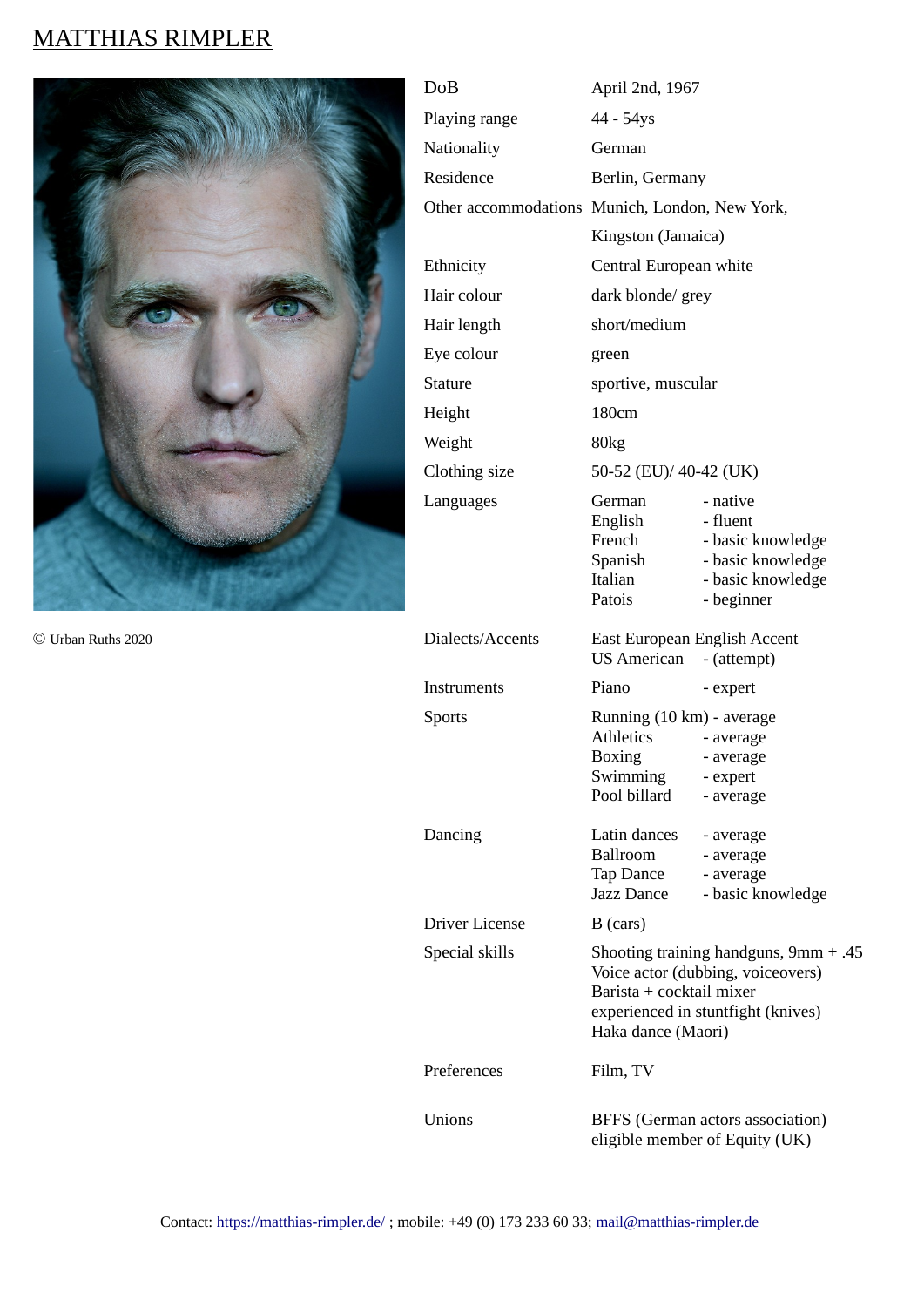## MATTHIAS RIMPLER

### EDUCATION/TRAINING

| since 2017    | regular trainings at Die Tankstelle, Berlin, Sigrid Andersson                     |
|---------------|-----------------------------------------------------------------------------------|
| 2015          | Professional shooting training handguns 9mm Luger and .45 ACP (Magnum)            |
| 2014          | Kristian Nekrasov, Berlin, Masterclass, Meisner + Chekhov                         |
| 2009          | Jim Walker, Berlin, Meisner-Training                                              |
| 2008          | m.k. lewis Masterclass, Acting Studio Berlin                                      |
| 2002          | IFS International Filmschool Cologne, Camera training                             |
| 1993          | George Shadnoff, Los Angeles, USA, Masterclass: Scene Study                       |
| $1990 - 1993$ | Acting training according to Michael Chekhov with Daniele Legler, Munich, Germany |

### PRIZES & AWARDS

| 2003 | Weekend of Fear Golden Glibb for Beyond the Limits             |
|------|----------------------------------------------------------------|
| 2003 | Audio Play Audience Award for Das 5te Gebot (role: Dr. Seidel) |

## FILM & TV

| 2022      | Riches (UK)               | Supp. role, Amazon Series. D: Darcia Martin                 |
|-----------|---------------------------|-------------------------------------------------------------|
| 2021      | P&O Ferrymasters (UK)     | Lead, Image Film (Corporate), D: Joshan Esfandiari Martin   |
| 2017-2021 | <b>Sick New World</b>     | Lead, Independent, D: Steffen F. Kaminski                   |
| 2019      | Tochter - Kapitän         | Lead, Music Video (Universal Music), D: Gregor Erler        |
| 2019      | Ludzie i Bogowie          | Supp. role, TV-Series, Telewizja Polska, D: Bodo Kox        |
| 2018      | Heritage                  | Stunt Actor (knives), Feature, D: William von Tagen (USA)   |
| 2014      | Dr. Oetker - Cupcakes     | Lead, TV-Commercial, D: Micky Suelzer                       |
| 2010      | A.A.D.N.                  | Lead, Trailer for a Feature Film, D: Steffen F. Kaminski    |
| 2009      | Aktenzeichen XY  ungelöst | Supp. role, TV-True Crime, D: Erwin Keusch                  |
| 2007      | Project Mindlog           | Supp. role, Feature, D: Steffen F. Kaminski                 |
| 2006      | MTV Puppetmastaz Ringtone | Supp. role, Commercial MTV, D: Till Penzek                  |
| 2003      | <b>Unter Uns</b>          | Supp. role, Daily, RTL, D: various                          |
| 2003      | Anwälte der Toten         | Supp. role, TV-Series, RTL, D: Georg Schiemann              |
| 2002      | <b>Beyond The Limits</b>  | Supp. role, Feature D/USA, D: Olaf Ittenbach                |
| 2002      | Don't Think Twice         | Lead, Short, D: Gino Klein                                  |
| 2002      | Die Wache                 | Supp. role, TV-Series, RTL, D: Michael Schneider            |
| 2001      | Weihnachten               | Supp. role, TV-Movie, D: Marc-Andreas Bochert               |
| 2001      | Verbotene Liebe           | Supp. role, Daily, ARD, D: various                          |
| 1998      | Stadtklinik               | Supp. role, TV-Series, RTL, D: Rainer Klingenfuss           |
| 1997      | Am Ende des Tages         | Lead, Short, D: Oliver Soravia (Palm Springs Film Festival) |
| 1995      | Marienhof                 | Supp. role, Davily, ARD, D: various                         |